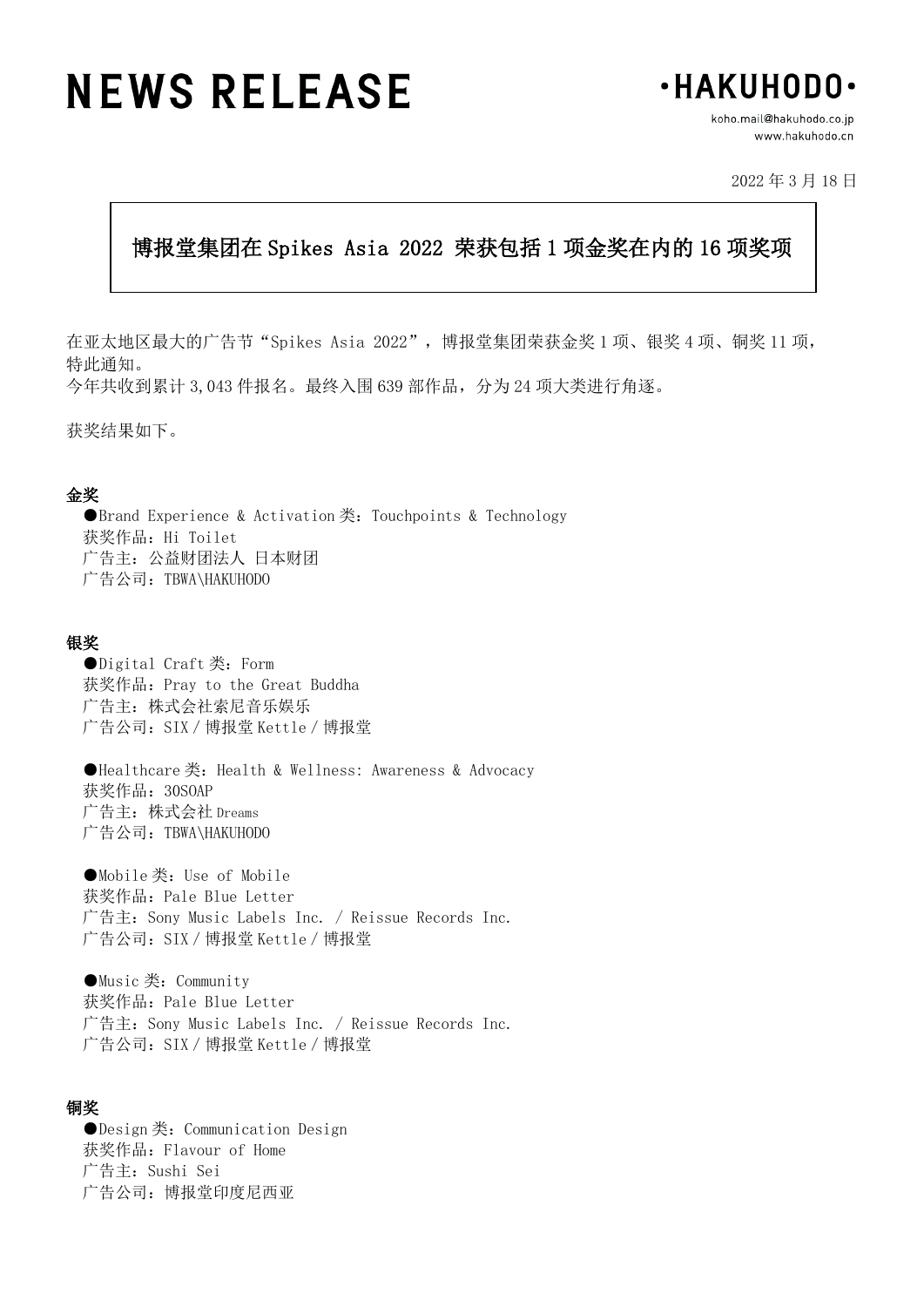●Digital Craft 类: Form 获奖作品: Pale Blue Letter 广告主:Sony Music Labels Inc. / Reissue Records Inc. 广告公司:SIX/博报堂 Kettle/博报堂

●Film Craft类: Post-Production 获奖作品: Hair album 广告主:TAKARA BELMONT 株式会社 广告公司:博报堂

●Social & Influencer类: Social Content Marketing 获奖作品:The Zoo on Zoom 广告主:森永乳业株式会社 广告公司:博报堂

●Industry Craft类: Art Direction (1 of 4) 获奖作品:Sake Sushi House (Flavour of Home) 广告主:Sushi Sei 广告公司:博报堂印度尼西亚

●Industry Craft 类: Art Direction (2 of 4) 获奖作品:Tamago Sushi House (Flavour of Home) 广告主:Sushi Sei 广告公司:博报堂印度尼西亚

●Industry Craft 类: Art Direction (3 of 4) 获奖作品:Ika Sushi House (Flavour of Home) 广告主:Sushi Sei 广告公司:博报堂印度尼西亚

●Industry Craft 类: Art Direction (4 of 4) 获奖作品: Maguro Sushi House (Flavour of Home) 广告主:Sushi Sei 广告公司:博报堂印度尼西亚

●Industry Craft 类: Illustration (1 of 3) 获奖作品: Sake Sushi House (Flavour of Home) 广告主:Sushi Sei 广告公司:博报堂印度尼西亚

●Industry Craft 类: Illustration (2 of 3) 获奖作品:Tamago Sushi House (Flavour of Home) 广告主:Sushi Sei 广告公司:博报堂印度尼西亚

●Industry Craft类: Illustration (3 of 3) 获奖作品:Tako Sushi House (Flavour of Home) 广告主:Sushi Sei 广告公司:博报堂印度尼西亚

■关于博报堂 博报堂成立于1895年,是一家总部设在日本的综合营销解决方案公司。博报堂集团在 20 个国家和地区设有办事处, 在日本国内 外有 10,000 多名专家。作为博报堂 DY 集团的核心广告公司, 博报堂在《广告时代》(Ad Age)的"2021 广告代理行业报告"中被 评为世界第三大广告公司。